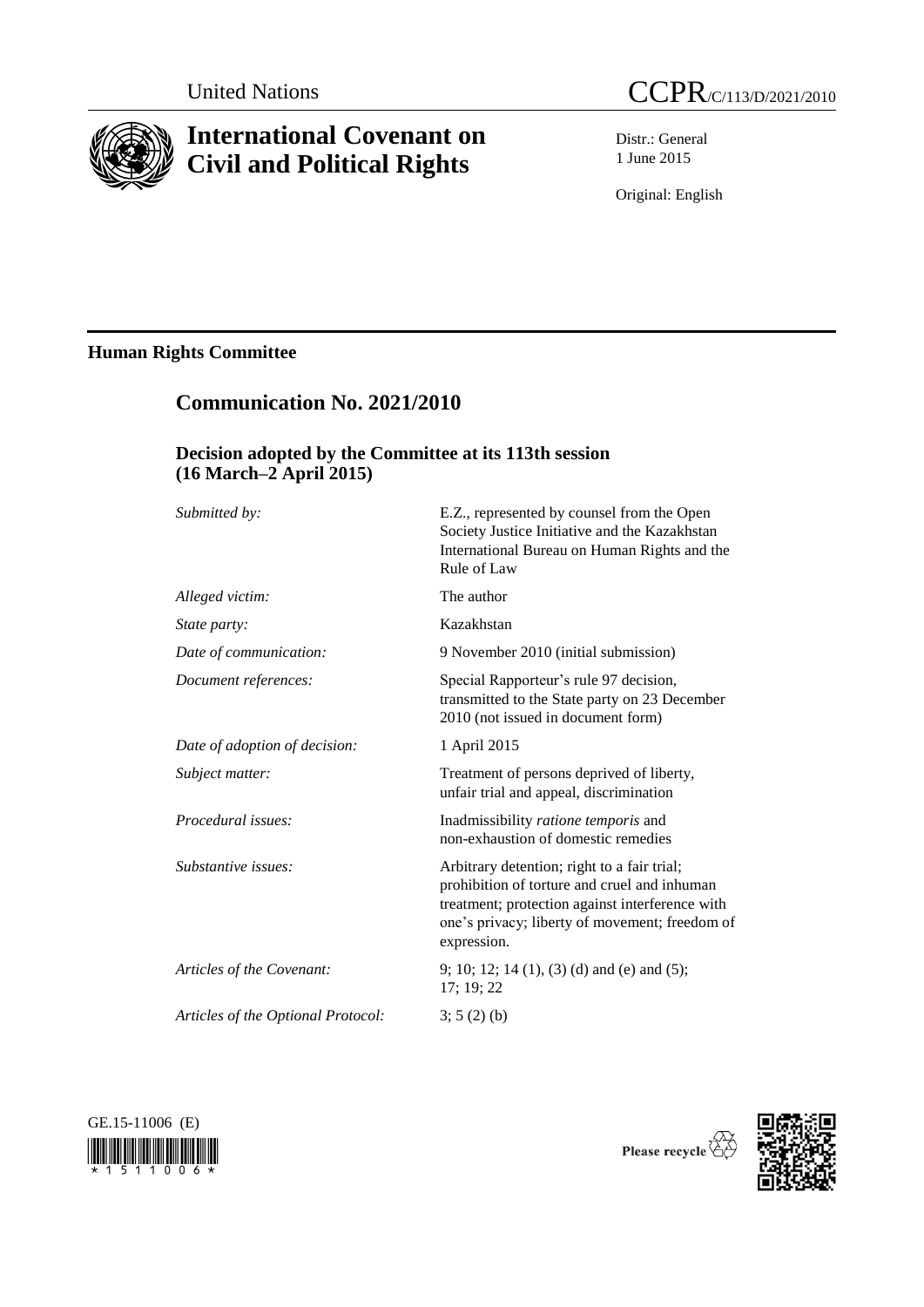# **Annex**

# **Decision of the Human Rights Committee under article 5 (4) of the Optional Protocol to the International Covenant on Civil and Political rights (113th session)**

concerning

### **Communication No. 2021/2010**\*

| Submitted by:          | E.Z., represented by counsel from the Open<br>Society Justice Initiative and the Kazakhstan<br>International Bureau on Human Rights and the<br>Rule of Law |
|------------------------|------------------------------------------------------------------------------------------------------------------------------------------------------------|
| Alleged victim:        | The author                                                                                                                                                 |
| <i>State party:</i>    | Kazakhstan                                                                                                                                                 |
| Date of communication: | 9 November 2010 (initial submission)                                                                                                                       |

*The Human Rights Committee*, established under article 28 of the International Covenant on Civil and Political Rights,

*Meeting* on 1 April 2015,

*Having concluded* its consideration of communication No. 2021/2010, submitted to the Human Rights Committee by E.Z. under the Optional Protocol to the International Covenant on Civil and Political Rights,

*Having taken into account* all written information made available to it by the author of the communication and the State party,

*Adopts* the following:

# **Decision pursuant to article 5 (4) of the Optional Protocol**

1. The author of the communication is E.Z., a Kazakh national born in 1955. He claims to be a victim of a violation, by Kazakhstan, of his rights under articles 9, 10, 12, 14 (1), (3) (d) and (e) and (5), 17, 19 and 22 of the International Covenant on Civil and Political Rights. The Optional Protocol entered into force for Kazakhstan on 30 September 2009. The author is represented by counsel from the Open Society Justice Initiative and the Kazakhstan International Bureau on Human Rights and the Rule of Law.

<sup>\*</sup> The following members of the Committee participated in the examination of the present communication: Yadh Ben Achour, Lazhari Bouzid, Sarah Cleveland, Olivier de Frouville, Yuji Iwasawa, Ivana Jelić, Duncan Laki Muhumuza, Photini Pazartzis, Mauro Politi, Sir Nigel Rodley, Fabián Omar Salvioli, Anja Seibert-Fohr, Yuval Shany, Konstantine Vardzelashvili and Margo Waterval.

The text of an individual opinion by Committee member Yuval Shany is appended to the present Views.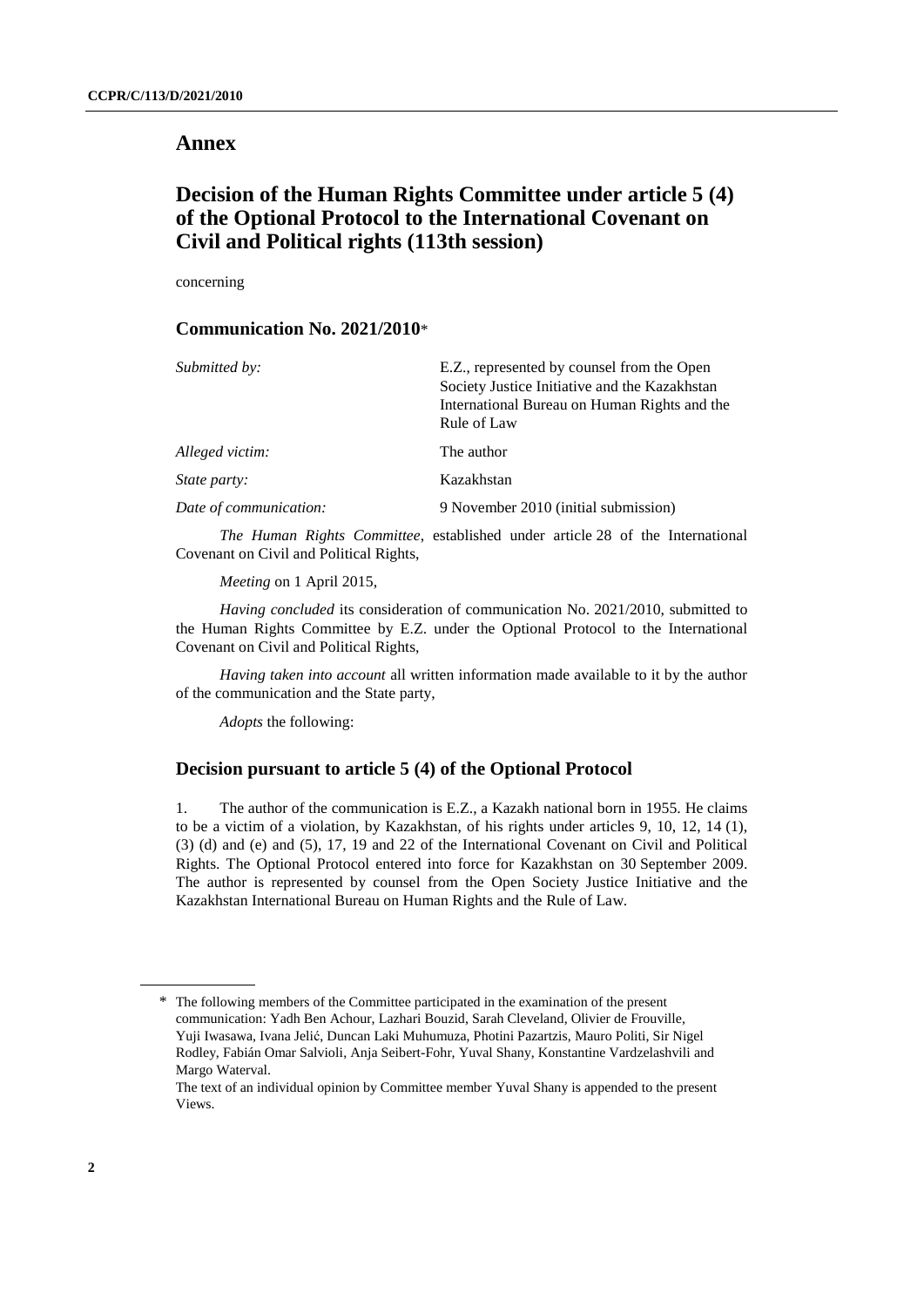#### **The facts as submitted by the author**

2.1 The author submits that on 26 July 2009, at around 10.10 p.m., he was returning home from a fishing trip that he had made near the village of Karoy. He had three friends with him in the car, and he was the driver. He submits that he was driving within the speed limit. He also submits that he suddenly saw someone on the road, and because the person was too close, he was not able to use his brakes and hit the pedestrian. The pedestrian died at the scene of the accident.

2.2 The author submits that one of the passengers in his car was able to call an acquaintance for him to call an ambulance and the police. When the police arrived, the author and all three passengers gave statements. One of the passengers, Mr. N., corroborated the author's explanation of the circumstances of the accident. Another passenger, Mr. S., only stated that he was asleep when the accident occurred. The author claims that, at all times during the investigation, he was fully cooperative with the police. Trying to reconcile with the relatives of the deceased, he paid compensation of \$US 15,000 to the family and offered his apologies to the relatives.

2.3 The author submits that, on 27 July 2009, the Balkhash District Police initiated an investigation into the accident. The author was examined for alcohol in his blood, and the passengers were questioned. On 28 July 2009, the investigation was transferred to the Almaty Regional Road Police. The author claims that he had been "secretly" designated as a suspect. However, at the time of the police questioning on 28 July 2009, he believed that he was only a witness. At that time, the author told the police that his visibility "worsened", and, based on his perception, he stated that he saw the pedestrian only two or three metres in front of his vehicle. On 30 and 31 July, the author gave the police further statements. In those statements, he was asked about the difference in his statements of 27 July 2009 and of 28 July 2009 with regard to the distance between the car and the pedestrian. The author explained that, right after the accident, he was in a state of shock and "as such, did not know where this man appeared from in front of" the author's car.

2.4 On 12 August 2009, the police ordered an expert analysis<sup>1</sup> of the accident, which was completed on 14 August 2009. The expert analysis concluded that the author "could have avoided hitting the pedestrian". On the same day, the police announced the completion of its investigation. The author claims that this was the first time that he had been informed that he was considered a suspect in the investigation. He was charged with the criminal offence of a violation of traffic regulations which negligently caused the death of a person, under article 296 (2) of the Criminal Code. He was released immediately on condition that he did not leave his place of residence.

2.5 The author claims that he and his lawyer had only one day — 15 August 2009 — to study the criminal case. They were able to take pictures of each page with a digital camera.<sup>2</sup> On 17 August 2009, the author sent a "reconciliation letter" to the mother of the deceased. He claims that the police should have started a "reconciliation process", which is prescribed by law, but failed to do so. On 18 August 2009, the police investigation file was sent to the prosecutor's office.

2.6 On 18 August 2009, the author filed a request for the police to conduct an additional expert analysis, "in view of the deficiencies" of the first analysis. The police refused to do so, but did not inform the author of this until immediately before the trial. <sup>3</sup> The author

<sup>&</sup>lt;sup>1</sup> The author submits that the analysis was carried out by the government-owned Almaty Centre for Forensic Analysis.

<sup>&</sup>lt;sup>2</sup> The author submits that the file consisted of 150 pages.

<sup>&</sup>lt;sup>3</sup> The author submits that he therefore could not appeal this decision.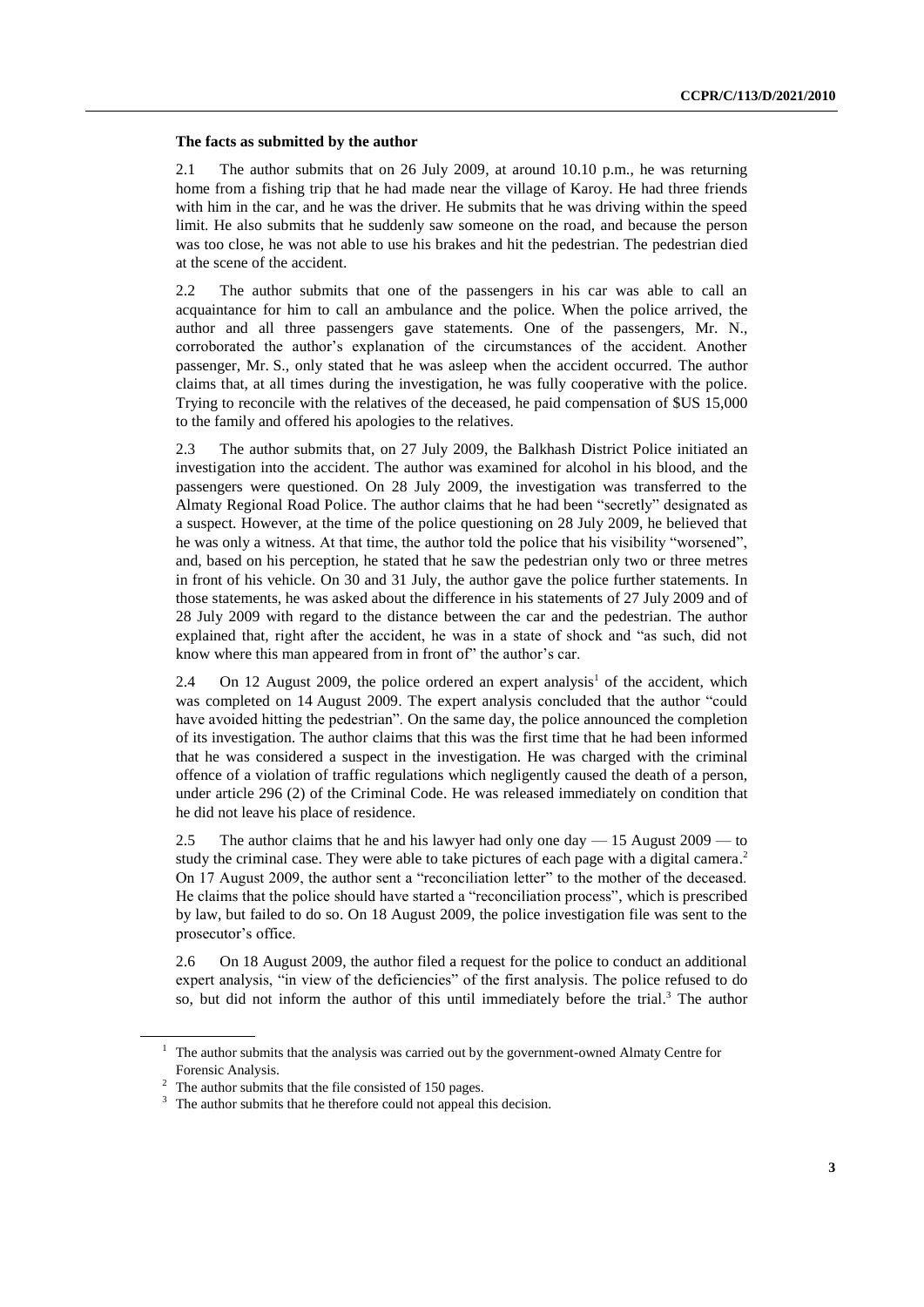claims that Kazakh law prescribes that all defence requests are to be resolved before cases are sent from the prosecutor's office to the court. Despite this, the prosecutor's office had sent the case to court on 20 August 2009. The author submits that he requested several independent experts to provide analysis of the accident.

2.7 The author submits that the trial started on 27 August 2009 and consisted of three hearings — on 27 August, 2 September and 3 September 2009. The defence counsel tried to challenge the findings of the expert analysis. The trial judge rejected those requests. The author referred to several examinations by independent experts in which the methodology of the prosecution experts was criticized. <sup>4</sup> On 2 September 2009, the author filed a motion to call, as expert witnesses, the principal investigator of the Almaty Regional Police Department and independent experts. The court granted the motion to call the investigator, but denied the motion to call the independent experts, without providing specific reasons. The author submits that, overall, three experts were questioned during the investigation and testified in court.

2.8 The author also submits that there were a number of procedural violations during the trial. The court failed to apply the reconciliation procedure, "exhibited an attitude of bias against the defence", failed to rule on number of defence motions, refused to "afford adequate opportunity to prepare for the closing argument", and failed to comply with procedural requirements mandating adequate time to deliberate and prepare the court's written verdict. At the end of the trial, the author was declared guilty as charged and was sentenced to four years of imprisonment to be served in a colony/settlement for persons convicted of crimes of negligence. <sup>5</sup> After the verdict was announced on 3 September 2009, the author was taken into custody.

2.9 The author submits that, on 20 October 2009, Almaty Regional Court's collegium on criminal cases considered his appeal against the trial court's verdict. Despite his written request to be present during the appellate hearings, he was not brought in from the pretrial detention centre in which he was being held at the time. The court ruled that the participation of the convicted person is mandatory only in cases in which the prosecutor asks for a more serious penalty than the verdict of the trial court. Accordingly, the author was represented by counsel.<sup>6</sup>

2.10 The author contends that one of his complaints on appeal was the fact that the trial court had failed to consider evidence from the independent experts. The appellate court stated that it had "no doubts as to the objective nature" of the expert analysis carried out as part of the investigation. During the appellate proceedings, the mother of the deceased made a statement before the court that she had reconciled with the author and he had paid damages to the family. She asked the court to drop criminal charges. Counsel for the victim<sup>7</sup> asked the court for the verdict to be upheld.

2.11 The author submits that the conduct of the appellate hearings demonstrated the court's bias. The author also submits that, contrary to the position of the Committee, he and his lawyers did not have effective access to a duly reasoned, written judgement of the trial court in preparing for the appeal hearings. The court repeatedly dismissed defence motions, without explanations. Only 45 persons were allowed to be present, with the limited capacity

<sup>&</sup>lt;sup>4</sup> The author claims that the independent experts produced an "accident reconstruction report", which showed that the author "did not have the technical ability to prevent collision from the moment that the hazard emerged".

<sup>&</sup>lt;sup>5</sup> The court also ruled that the author lost his right to operate a vehicle for three years.

 $^6$  Three lawyers participated in the first appellate proceedings, on 20 October 2009.

It remains unclear from the submission whether this counsel was acting on behalf of the mother of deceased, or was representing the deceased person or someone else.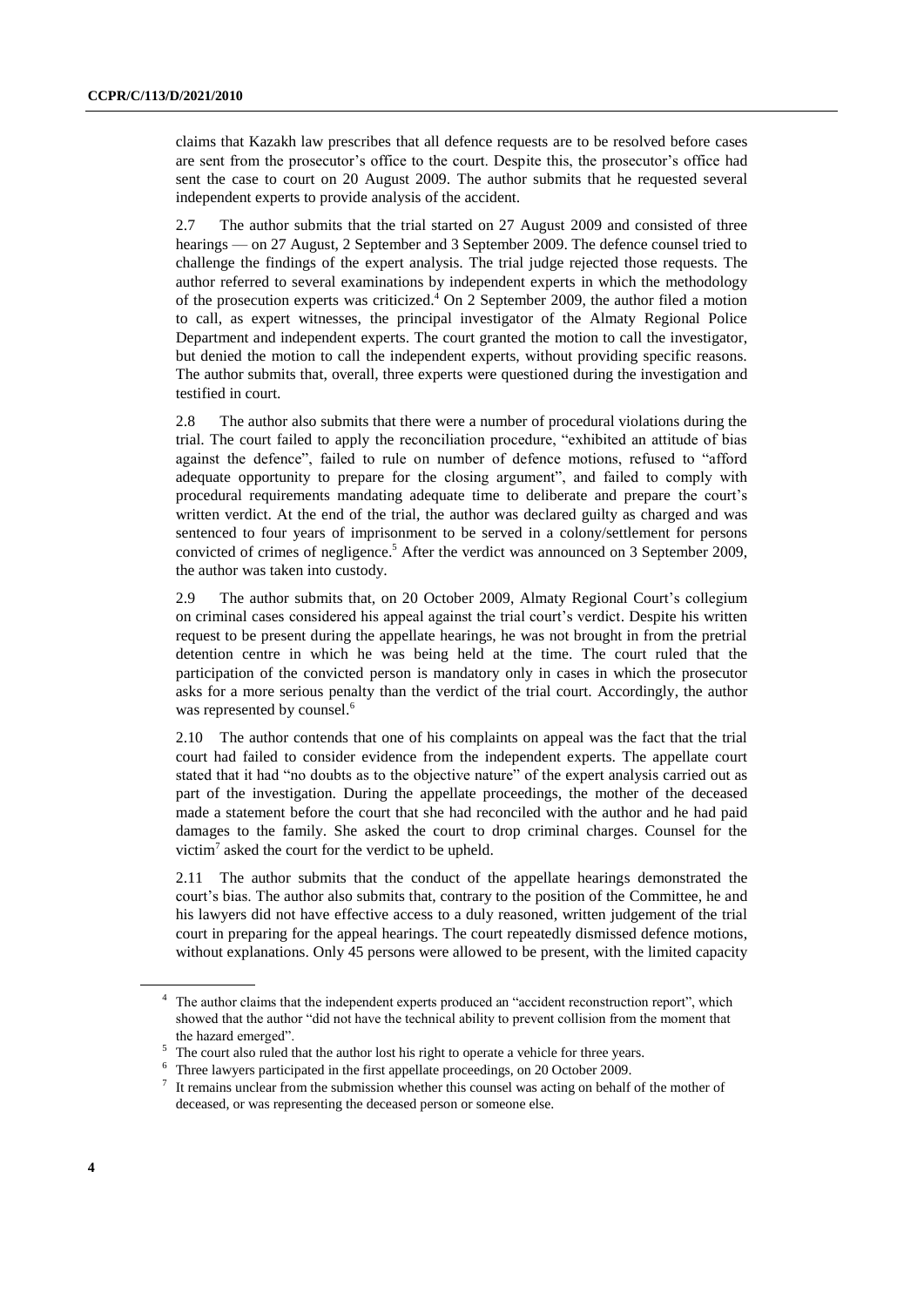of the courtroom being cited.<sup>8</sup> The appellate court rejected the defence counsel's arguments and upheld the trial court's verdict.

2.12 The author further submits that, on 17 November 2009, he filed another appeal with the Supervisory College of Almaty Regional Court, which, he claims, is a "discretionary procedure" under the law. <sup>9</sup> The author again cited the same complaints as during the previous appeal: the bias of the trial court and subsequently of the appeal court, the failure of those courts to consider and to rule on numerous motions by the defence, and the refusal to consider evidence from the independent experts. The appeal was rejected, and the panel of judges considered that the arguments on the appeal had been the subject of a thorough study during the previous appeal procedure and that all evidence had been properly evaluated. On 26 April 2010, the Supreme Court declined to consider the appeal made to it on 27 January 2010.

2.13 The author submits that, on 25 October 2009, he was transferred to a minimum security prison, referred to as a colony/settlement, which was located in the city of Ust-Kamenogorsk. That prison was located approximately 1,000 km from the capital city, Astana, which hindered visits by his lawyers or his family members. The author submits that the prison was created in early October 2009, when approximately 100 prisoners were transferred from an Astana prison. In the Astana prison, many of the prisoners had lived outside of the colony with their families, and many had jobs. Having arrived at the Ust-Kamenogorsk colony, none of the transferred prisoners were allowed to have any long visits for about one and a half months, and none were allowed to live with their families.

2.14 The author submits that the conditions of the colony/settlement were restrictive. He resided in a dormitory with 28 other convicts, and they shared one toilet. He claims that, contrary to the prison regulations, there were no cooking facilities for prisoners. If prisoners were allowed outside the colony, they had to be present during roll call in the morning and the evening.

2.15 The author also submits that, starting from April 2010, extended-length family visits outside the colony were no longer allowed. On 17 April 2010, the author's application to make such a visit was denied by the administration of the colony. Within the colony, there were only two family rooms for 150 prisoners, which made it impossible to schedule visits with the family there. Furthermore, on 16 November 2009, the author was prevented from meeting with his lawyer. The lawyer was told by the administration of the colony that he needed permission from the head of the administration, who was not there at the time. On 28 September 2010, during the author's meeting with a representative of a nongovernmental organization (NGO), a member of the administration of the colony had been present.

2.16 The author submits that, during his imprisonment at the colony, he did not enjoy certain privileges that were routinely granted to other prisoners; for example, he was not granted leave to spend weekends outside the colony. He was also required to submit the names and telephone numbers of each person he wanted to call, while there was no such restriction on other prisoners. The administration of the colony did not provide medical treatment when the author was sick with influenza, though he was allowed to stay in bed and to use medicine brought by his friends and colleagues. On another occasion, he had to wait for three weeks for a dental operation on an infected gum.

2.17 In addition, on 11 November 2009, the administration of the colony attempted to force the author to sign a labour contract with a State-owned enterprise. The author refused,

<sup>&</sup>lt;sup>8</sup> The author submits that over 100 persons were denied access to the courtroom.

<sup>&</sup>lt;sup>9</sup> The author cites article 459 (1) of the Criminal Procedure Code of Kazakhstan.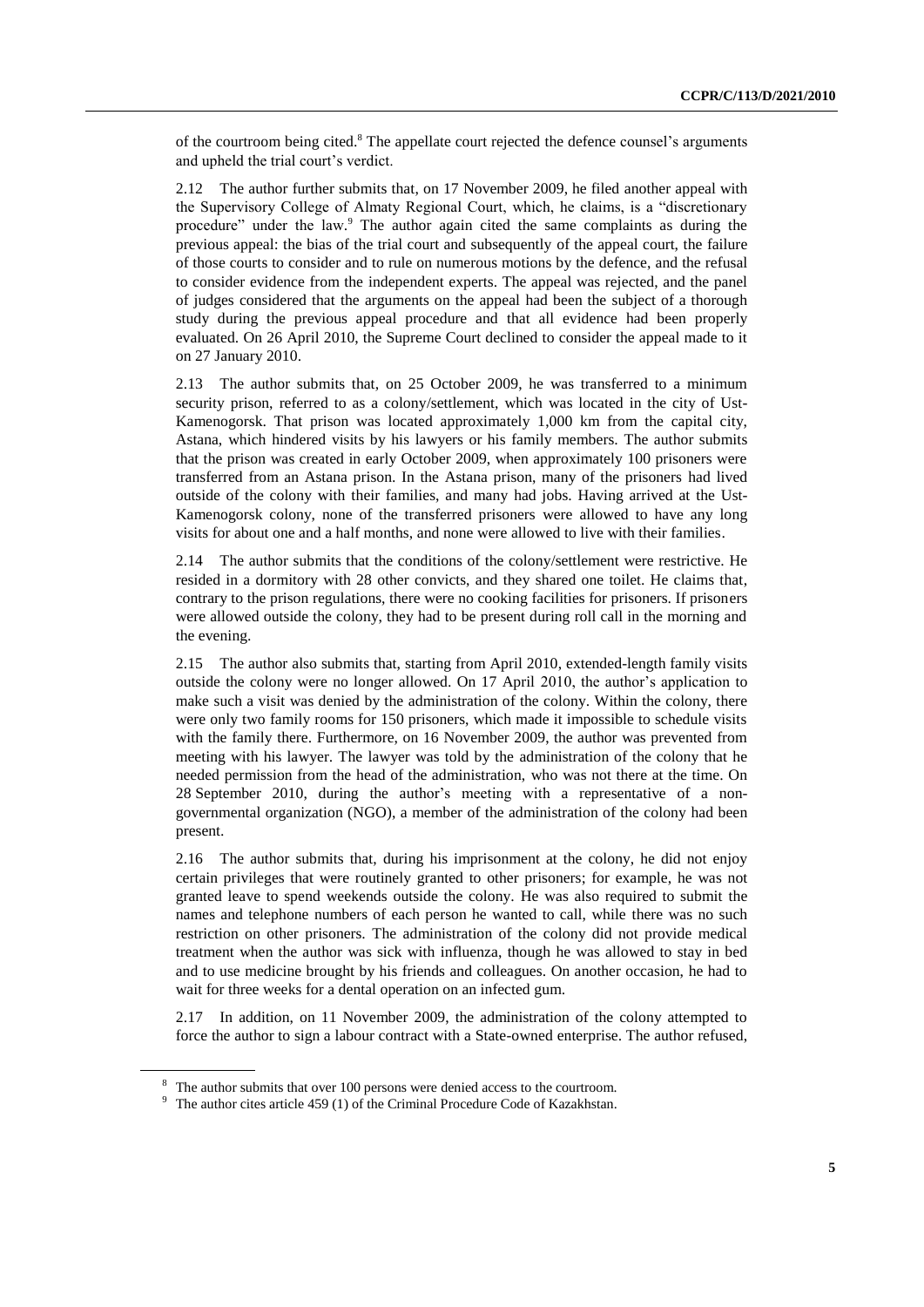citing his dissatisfaction with the labour conditions and the salary. Because of this, he was reprimanded with a disciplinary action for refusing to work, which was considered a "serious violation of prison rules". On 13 January 2010, under the threat of further disciplinary actions, the author signed a labour contract, but submitted complaints to the prosecutor's office, claiming that the contract was "unlawful".

2.18 Regarding the refusal to allow him to live outside the colony, the author filed many complaints to the prosecutor's office, the Ministry of Justice and the Office of the Ombudsman, but received no "official responses". On 13 December 2009, he filed a complaint after the administration refused two visits from an NGO. The prosecutor's office accepted the complaint and instructed the head of the administration of the colony to refrain from such violations in the future. The author also complained to the prosecutor's office and to the Ust-Kamenogorsk court about the disciplinary action for his refusal to enter into an employment contract. The prosecutor's office responded by stating that the disciplinary action was lawful. The court refused to consider his complaint, citing jurisdictional issues.

#### **The complaint**

3.1 Regarding the admissibility of his claims under article 14 (1) and (3) (d) and (e), the author acknowledges that some of these events took place before the entry into force of the Optional Protocol for the State party. The author argues that the State party affirmed these violations by act and implication, that the violations continued after the entry into force of the Optional Protocol, and that the violations generate effects which themselves violate the Covenant.<sup>10</sup> The author submits that the complaints and arguments made during the trial were repeated by him and his counsel during the appellate proceedings, which took place after the entry into force of the Optional Protocol. Therefore, he argues that all his claims are admissible *ratione temporis*.

3.2 The author claims that, by refusing to call independent expert witnesses during the trial and the appeal proceedings, the State party violated his rights under article 14 (3) (e).

3.3 The author further claims that the trial and appeal proceedings were "manifestly arbitrary" and amounted to a denial of justice, insofar as they failed to respect the principles of impartiality, of equality of arms, and of the right to silence, in violation of article 14 (1).

3.4 Despite his request to be present, the author was not present at his appeal proceedings, in violation of his rights under article 14 (3) (d) and (5).

3.5 The author considers that the sentence imposed on him was arbitrary and did not pursue a legitimate aim; rather, it was used to silence him. The sentence that was imposed was excessive in relation to the seriousness of the offence, and was imposed after a trial that amounted to a denial of justice, in violation of article 9. In addition, the prison conditions were degrading, in violation of article 10, and the prison rules were applied in an arbitrary and discriminatory manner, in violation of his right to privacy under article 17.

3.6 Finally, the author claims that his rights under articles 12, 17, 19 and 22 were also violated, because his imprisonment was aimed at limiting his legitimate activities as a human rights defender.

#### **State party's observations on admissibility and the merits**

4.1 On 22 February 2011, the State party, challenging the admissibility of the communication, submitted that the author had not exhausted all available domestic

<sup>10</sup> The author refers to communication No. 520/1992, *Könye v. Hungary*, decision of 22 September 1992, para. 6.2.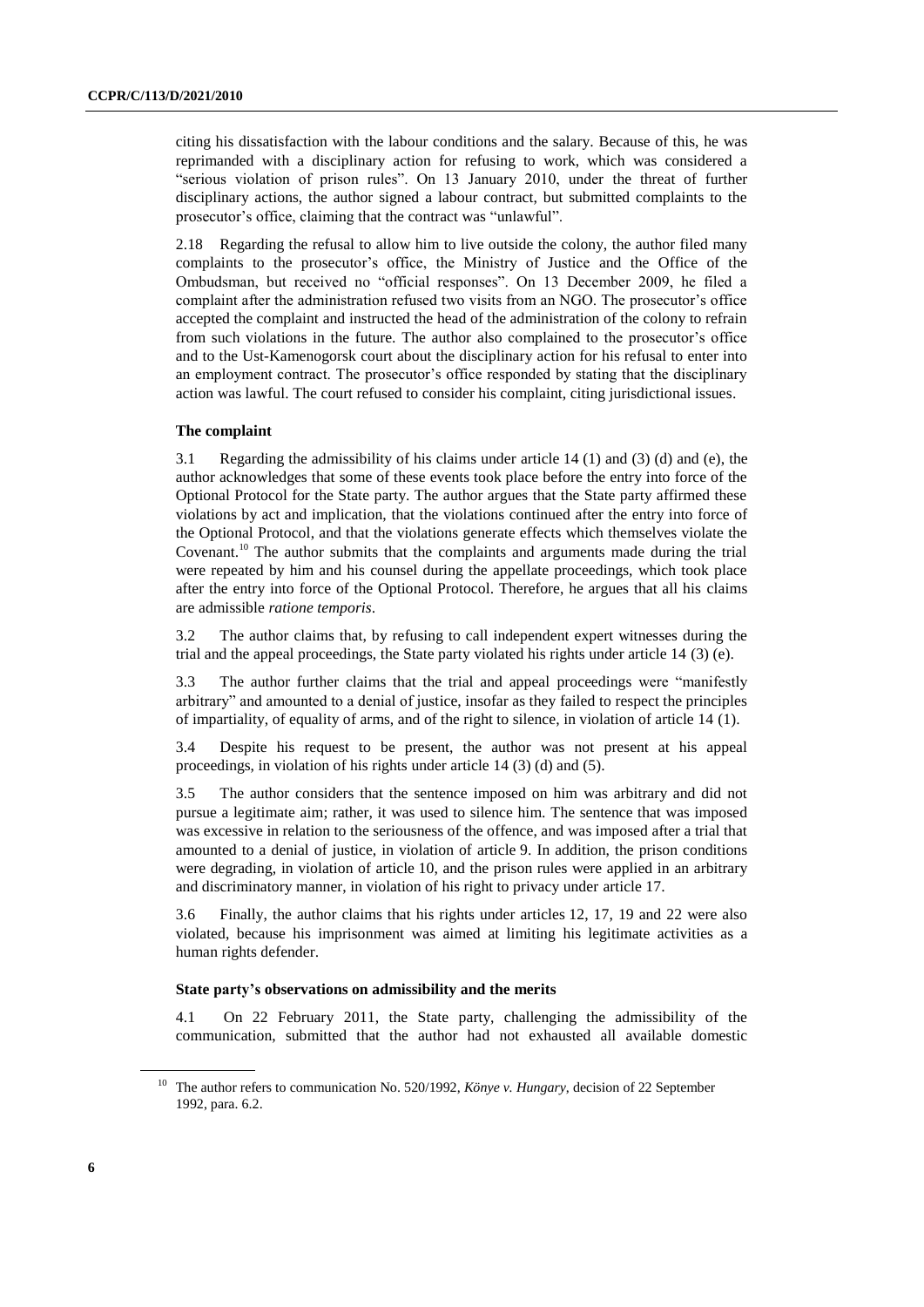remedies, as required by article 5 (2) (b) of the Optional Protocol. Specifically, regarding violations at the pretrial and trial proceedings, a request for a supervisory review by the Supreme Court was submitted by the author's lawyer, which was rejected. The State party contends that the author "should have personally requested" such a supervisory review, in accordance with article 460 of the Criminal Procedure Code.

4.2 The State party maintains that the complaints regarding the conditions of imprisonment in the colony/settlement are inadmissible too, because the author failed to pursue appellate and supervisory review procedures in courts. The State party points out that the author filed the present communication with the Committee before his judicial appeals against disciplinary actions had been finalized.

4.3 On 22 June 2011, the State party provided its comments on the merits of the communication. Regarding the court's failure to call and question independent experts, the State party submits that not only did the police conduct an expert analysis, they also questioned and took the testimonies of two additional experts. The verdict of the trial court and the decision of the appellate instances are thus supported by the evidence adduced during those proceedings. The findings of expert analyses by other experts could not have been admitted as evidence, because those analyses had been conducted in violation of the requirements of the Criminal Procedure Code.

4.4 Regarding the impartiality of the courts, as well as equality of arms and the right to remain silent, the State party submits that, in accordance with national legislation, the courts are independent and are guided by the law only. Regarding the status of the author, a person can become a suspect only after a criminal case has been initiated. Before the criminal case against the author was initiated, he was questioned as a witness, and had full rights to remain silent; nobody forced him to provide information or incriminate himself.

4.5 The State party also submits that the process of reconciliation can be initiated by courts only if the victim does not oppose such a procedure. The court considered the opinions of the deceased person's relatives. The deceased person's sister, for example, along with other relatives, did not agree to reconciliation, and insisted that the author should be charged and tried. Considering the fact that the author did not admit his guilt, and that some relatives had insisted on criminal punishment, the court concluded that no reconciliation had been reached.

4.6 Regarding the author's rights to an effective appeal, the State party submits that the court duly considered the author's request to be present at the appellate proceedings. Article 408 of the Criminal Procedure Code prescribes the participation of the convicted person in such proceedings only if there is a request by the prosecutor's office to increase, or otherwise worsen, the verdict and sentence of the trial court. Since there was no such request, the court decided that the author's participation was not necessary. In addition, as is evident from the decision of the appellate court, the author was represented by three defence lawyers.

4.7 The State party further submits that the author's allegations regarding arbitrariness of his imprisonment, and conditions at the colony/settlement, are without merit. His imprisonment was only related to the crime committed, and not to his profession. Regarding the length of the imprisonment, the State party provides statistics regarding crimes committed under article 296 (2) of the Criminal Code. From 2008 to 2010, 632 persons were convicted under that article. Of these, 102 persons received similar or stricter sentences. Therefore, the author's punishment cannot be considered excessive or discriminatory.

4.8 Regarding the author's allegation of discriminatory treatment during his imprisonment, which, he asserts, amounted to a violation of articles 10 and 17, the State party contends that the first disciplinary action against the author was based on the fact that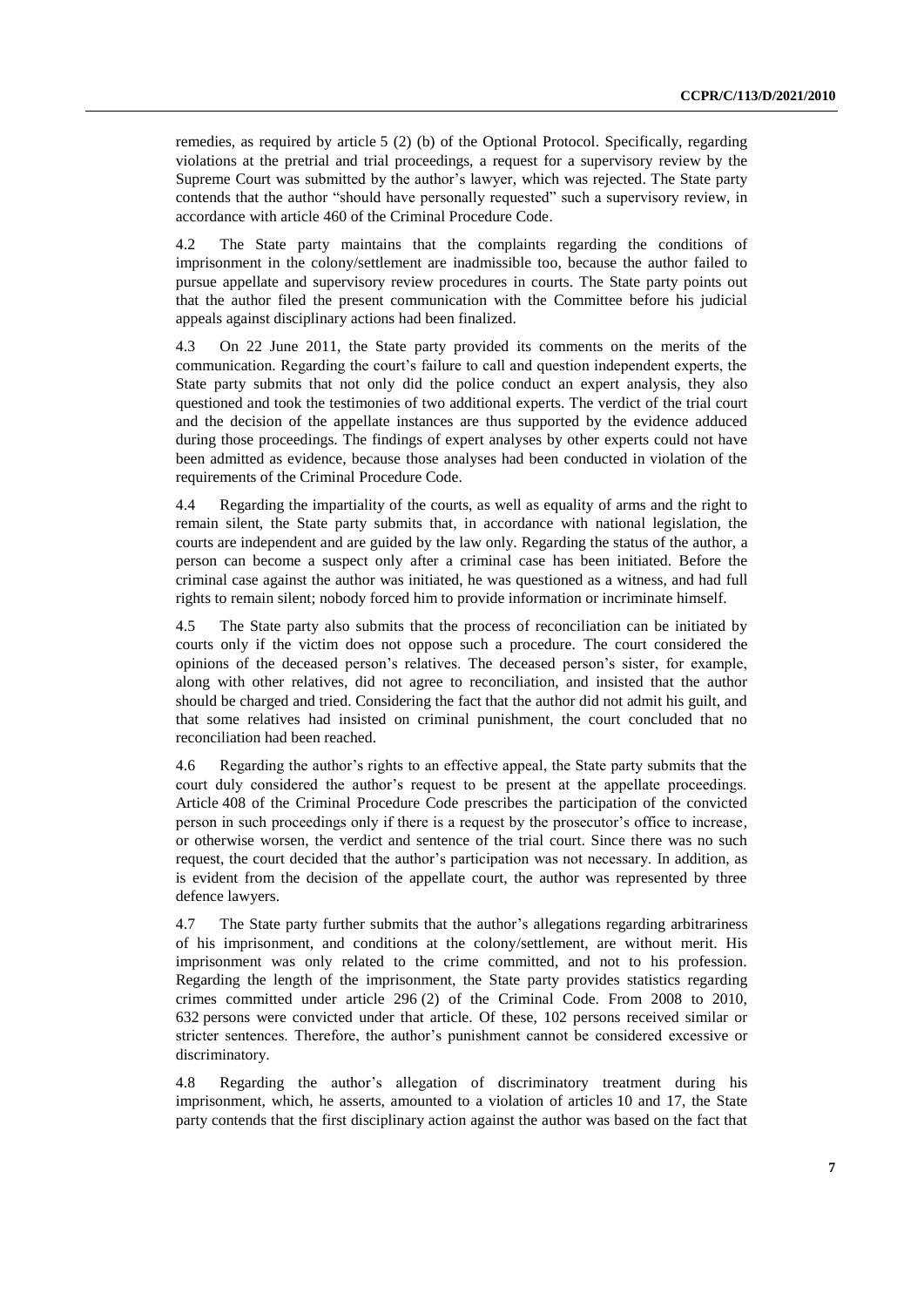he had violated the internal rules of the colony/settlement by refusing to sign his labour agreement.<sup>11</sup> The State party submits that such disciplinary actions were commonplace, with 137 such violations recorded in 2010. The author was also subjected to disciplinary action on 17 July 2010, on the grounds that he had been watching television during sleeping hours (95 such violations were recorded in 2010). On 9 February 2011, the author was sanctioned for having taken food items from the canteen to the dormitory room (23 such violations were recorded in 2010).

4.9 Furthermore, the State party submits that, because of those violations and disciplinary actions, the author was not eligible for early conditional release, as provided for by article 453 of the Criminal Procedure Code. That decision was made by a commission of the administration of the colony/settlement, and the author did not appeal it.

4.10 Regarding medical assistance in the colony, the State party submits that the colony in question has a doctor and a nurse among its staff. When necessary, prisoners are sent to other medical facilities outside the colony. On 13 November 2009, the author consulted a dentist, and did not express any complaints. In December 2009, he was sent to a private clinic for dental treatment. Regarding other conditions of imprisonment, the State party submits that the dormitory where the author is imprisoned measures 53 square metres, has 26 inhabitants, and has a separate television room, closet, toilet, and shower, and a canteen.

4.11 The State party also submits that, during the imprisonment, the author had 249 meetings with family members and friends, and with representatives of various organizations and embassies. Fifty-four of those meetings were with his wife and son. The author was not allowed to spend time outside of the colony because of the disciplinary actions taken against him.

4.12 The State party, in conclusion, denies that the author was treated in a discriminatory manner. The author was treated in accordance with the national legislation, the Covenant, and minimum standards for the treatment of prisoners.

#### **Author's comments on the State party's observations on admissibility and the merits**

5.1 On 29 August 2011, the author, responding to the State party's observations on admissibility and the merits, reiterated his previous position regarding alleged violations.<sup>12</sup> With regard to the admissibility, the author contends that he did not personally file a supervisory appeal to the Supreme Court because of the Committee's jurisprudence in Gelazauskas v. Lithuania,<sup>13</sup> and based on the fact that the supervisory appeal filed by his lawyer had been rejected.

5.2 The author submits that the Committee will review the allegation of violations of the Covenant starting from the date on which it begins consideration of such matters, irrespective of the submission date. The author has continued to complain about the prison

<sup>&</sup>lt;sup>11</sup> The State party cites the provisions of the Standard Minimum Rules for the Treatment of Prisoners, according to which, in relevant part: "All prisoners under sentence shall be required to work, subject to their physical and mental fitness as determined by the medical officer." "Within the limits compatible with proper vocational selection and with the requirements of institutional administration and discipline, the prisoners shall be able to choose the type of work they wish to perform."

<sup>&</sup>lt;sup>12</sup> In his letter dated 22 December 2011, the author again repeats his position regarding alleged violations of all the listed articles (see para. 1). In addition, the author argues that the provisions of the Penal Enforcement Code regarding compulsory labour are unconstitutional. On 13 March 2012, the author, through his counsel, informed the Committee that he was to be released on 17 March 2012 as part of the general amnesty.

<sup>&</sup>lt;sup>13</sup> The author refers to communication No. 836/1998, *Gelazauskas v. Lithuania*, Views adopted on 17 March 2003.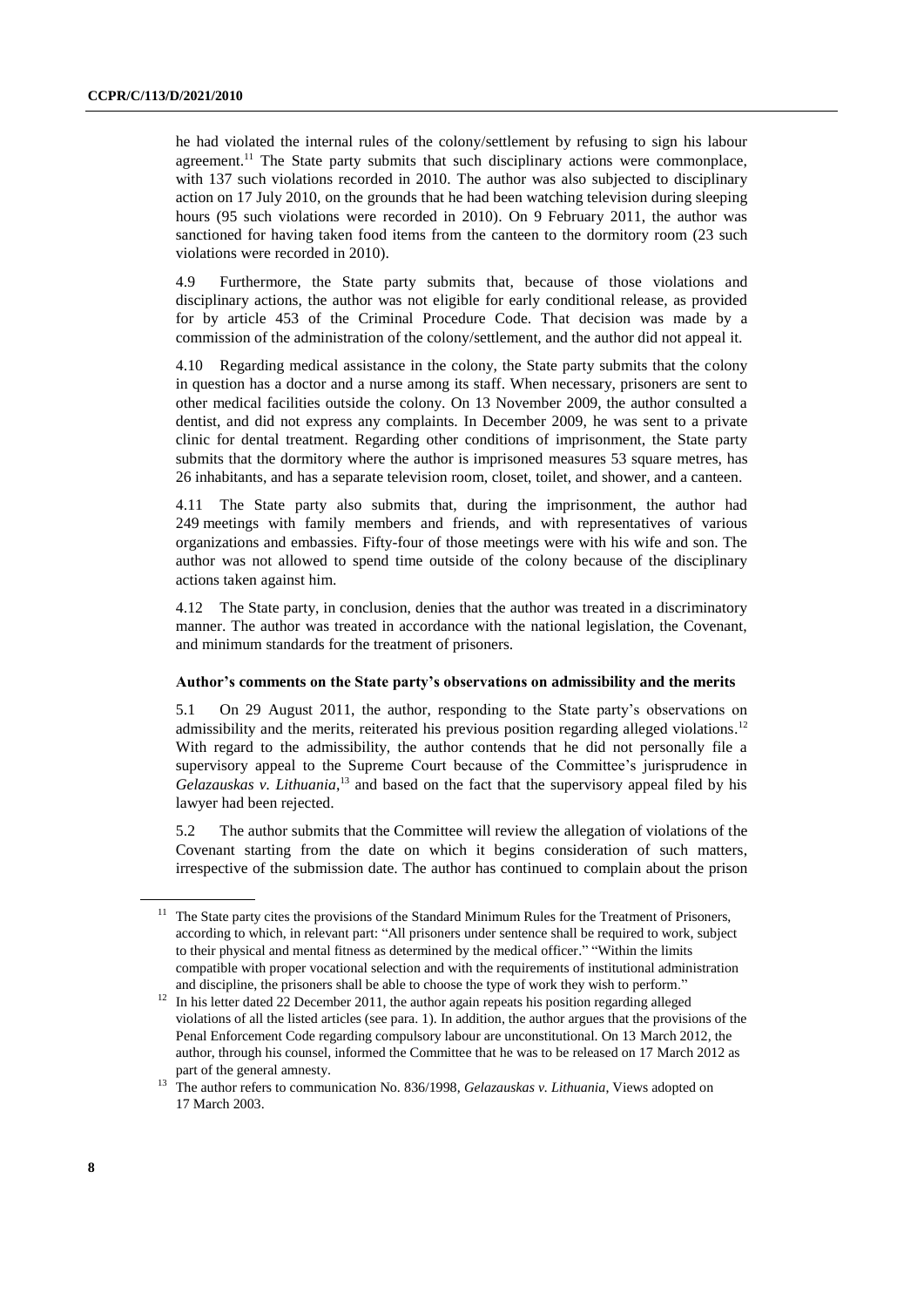conditions, discrimination, and excessive limits on contact with the outside world, but none of his complaints has been successful.

5.3 The author maintains his position regarding the court's failure to call an additional independent expert, and regarding the fact that he did not have an opportunity to prepare his defence, to challenge the evidence or to request the new evidence to be added before the trial. He submits that statements taken from him as a witness should not have been used against him in court, as this violated the Criminal Procedure Code and the protection against self-incrimination contained in the Covenant. He reiterates that the court should have used the reconciliation process, as it did not have to take into account the opinions of all relatives but only those of "close" relatives.

5.4 The author submits that although his presence was not formally required by law, his absence violated the fairness of the hearing. The State party had failed to explain why the author's participation had not been possible. The sentence itself was arbitrary and did not pursue a legitimate aim; rather, it was imposed to silence him. The author also submits that he challenged the constitutionality of article 99 of the Penal Enforcement Code regarding his mandatory employment contract during the imprisonment, but the domestic courts refused to consider his complaint. The combined effect of the restrictions imposed on the author during the imprisonment amounted to a violation by the State party of articles 10 and 17, of the Covenant. 14

5.5 With regard to remedies, the author asks that the Committee (a) find the State party in violation of all the listed articles; (b) request the State party to quash his conviction; and (c) request the State party to provide him with just compensation.

#### **Further submissions by the State party**

6.1 By its note verbale dated 15 November 2011, the State party submits that the Prosecutor General's Office considered the author's complaint regarding the disciplinary action that had been imposed on him. That decision was then further appealed to Ulan District Court, which rejected the author's appeal. At the same time, the author filed a complaint with the Constitutional Council asking for article 99 of the Penal Enforcement Code to be considered unconstitutional. That complaint was rejected too, because the Constitutional Council does not receive complaints from citizens. 15

6.2 The State party considers that labour that is performed in prisons does not violate national legislation or the State party's international obligations, and is aimed at "correction of the convicted persons". A refusal to work during imprisonment is therefore a violation of the rules of imprisonment and can lead to disciplinary action.

### **Issues and proceedings before the Committee**

#### *Consideration of admissibility*

7.1 Before considering any claim contained in a communication, the Human Rights Committee must decide, in accordance with rule 93 of its rules of procedure, whether the communication is admissible under the Optional Protocol to the Covenant.

<sup>&</sup>lt;sup>14</sup> The author further maintains that the "excessive sentence" and harsh conditions and restrictions imposed on him during the imprisonment were all part of a campaign to silence him as a human rights defender.

<sup>&</sup>lt;sup>15</sup> The State party refers to article 72 of the Constitution, according to which the Constitutional Court can only receive requests from certain government officials.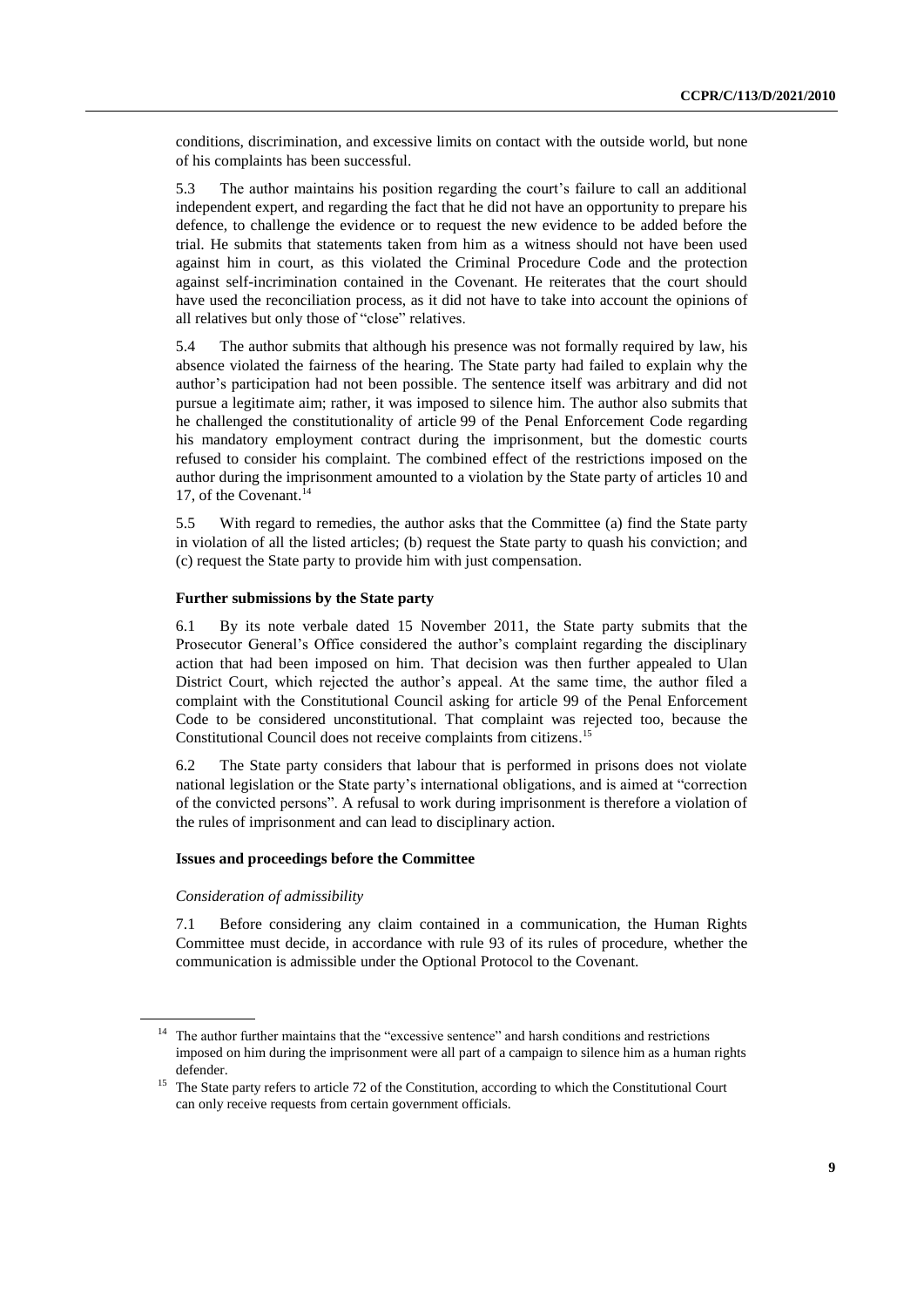7.2 As required under article 5 (2) (a) of the Optional Protocol, the Committee has ascertained that the same matter is not being examined under another procedure of international investigation or settlement.

7.3 The Committee takes note of the State party's submission that the author failed to exhaust domestic remedies by not "personally" requesting the Supreme Court to undertake a supervisory review of his case, and that he did not pursue appellate and supervisory proceedings in court challenging the disciplinary actions taken against him during his imprisonment. The Committee recalls its jurisprudence that filing requests for a supervisory review<sup>16</sup> to the president of a court that are directed against court decisions which have entered into force and which depend on the discretionary power of a judge constitutes an extraordinary remedy and that the State party must show that there is a reasonable prospect that such requests would provide an effective remedy in the circumstances of the case.<sup>17</sup> Furthermore, with regard to the judicial proceedings to challenge the disciplinary action against the author, the Committee notes that he did file complaints to the prosecutor's office and to Ulan District Court, even if this was done after the date of submission of the present communication for the Committee's consideration. In these circumstances, the Committee finds that it is not precluded from considering the communication under article 5 (2) (b) of the Optional Protocol.

7.4 The Committee notes that the alleged violations of article 14 (1) and (3) (d) and (e) relating to the investigation and the trial at the court of first instance occurred prior to the entry into force of the Optional Protocol for the State party (i.e. before 30 September 2009). The Committee recalls its jurisprudence<sup>18</sup> to the effect that it cannot consider alleged violations of the Covenant that occurred prior to the entry into force of the Optional Protocol for the State party, unless the violations complained of continued after the entry into force of the Optional Protocol. The Committee considers that the alleged acts or omissions by the State party in the present case do not give rise to a continuous violation, and therefore declares those claims inadmissible *ratione temporis* under article 1 of the Optional Protocol.

7.5 Regarding the author's claims under article 14 (1) and (3) (d) and (e) in relation to the examination of evidence and of expert witnesses during the Court of Appeal trial, the Committee recalls that it is generally for States parties' courts to evaluate facts and evidence in a particular case, unless it can be ascertained that the evaluation was clearly arbitrary or amounted to a denial of justice, or that the court failed in its duty of independence and impartiality. In light of the information available on file, the Committee considers that, in the present case, the author has failed to demonstrate that the alleged "bias" or "lack of equality of arms" reached the threshold for arbitrariness in the evaluation of the evidence, or amounted to a denial of justice. The Committee therefore concludes that the author's claims under article  $14 (1)$  and  $(3) (d)$  and  $(e)$  have not been sufficiently substantiated. Accordingly, the Committee declares that part of the communication inadmissible under article 2 of the Optional Protocol.

<sup>&</sup>lt;sup>16</sup> The Committee also notes that such requests, as with any other motions or requests to courts, can be filed by a duly authorized counsel on behalf of the author.

<sup>17</sup> See *Gelazauskas v. Lithuania*, para. 7.4; and communication No. 1851/2008, *Sekerko v. Belarus*, Views adopted on 28 October 2013, para. 8.3; communication Nos. 1919-1920/2009, *Protsko and Tolchin v. Belarus*, Views adopted on 1 November 2013, para. 6.5; communication No. 1784/2008, *Schumilin v. Belarus*, Views adopted on 23 July 2012, para. 8.3; communication No. 1814/2008, *P.L. v. Belarus*, decision of inadmissibility adopted on 26 July 2011, para. 6.2.

<sup>18</sup> See, for example, communications Nos. 422-424/1990, *Aduayom and others v. Togo*, Views adopted on 30 June 1994, para. 6.2; and *Könye v. Hungary*, para. 6.4.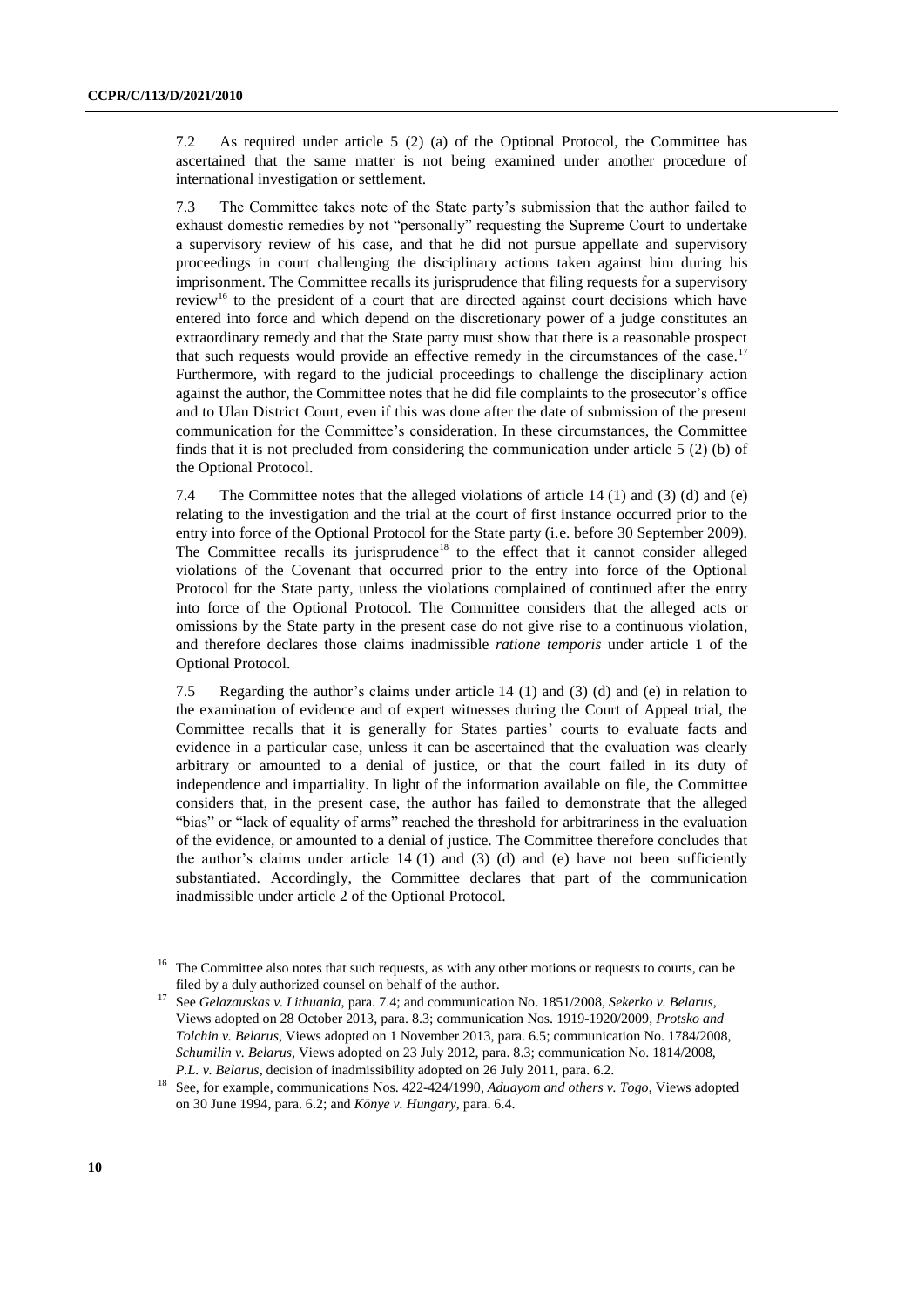7.6 The Committee also takes note of the author's allegations that the Almaty Regional Court of Appeal failed to secure his presence during the appellate proceedings, in violation of the requirements of article 14 (5) of the Covenant. The Committee considers, however, that the author has failed to substantiate that his inability to attend the proceedings at the Court of Appeal resulted in a violation of his rights under article 14 (5) of the Covenant. Accordingly, the Committee declares those claims inadmissible under article 2 of the Optional Protocol.

7.7 As to the alleged violation under articles 9, 12, 17, 19 and 22 of the Covenant, the Committee takes note of the State party's argument that those restrictions were placed on the author as a consequence of his imprisonment, subsequent to the lawful verdict from a court of law. Furthermore, regarding the alleged violation under article 14 (5), the Committee considers that the author has failed to substantiate his claims regarding his rights during the appeal procedure. Accordingly, and in the absence of any further pertinent information on file, the Committee considers that the author has failed to sufficiently substantiate those particular claims for the purposes of admissibility. Accordingly, it declares that part of the communication inadmissible under article 2 of the Optional Protocol.

7.8 Finally, regarding the author's claim that his rights under article 10 were violated because he was requested to sign a contract with a State-owned enterprise, the Committee notes the State party's submission that labour is a general requirement during imprisonment, while refusal to work is considered to be a violation of the penitentiary rules. According to article 8 (3) (b) of the Covenant, prohibition of forced labour shall not be held to preclude the performance of hard labour in pursuance of a sentence to such punishment by a competent court. Article  $8(3)$  (c) (i) of the Covenant further defines that a person under detention may be required to perform works or services that are normally required of a person who is under detention in consequence of a lawful order of a court. When imposing a labour obligation on a prisoner, the State should ensure that the prisoner is fit to perform the required labour; however, the existence of such a requirement does not in and of itself amount to a violation of the Covenant. The Committee notes that, although the author indicated that he was not satisfied with the work conditions, there is nothing in the file, apart from the general statement, to indicate the reasons for such dissatisfaction. For instance, it is not clear whether the required work resulted in mental or physical hardship. The Committee therefore considers that claim to be unsubstantiated and declares it inadmissible under article 2 of the Optional Protocol.

8. Therefore, the Human Rights Committee decides that:

(a) The communication is inadmissible under articles 1 and 2 of the Optional Protocol;

(b) The present decision shall be communicated to the author and to the State party.